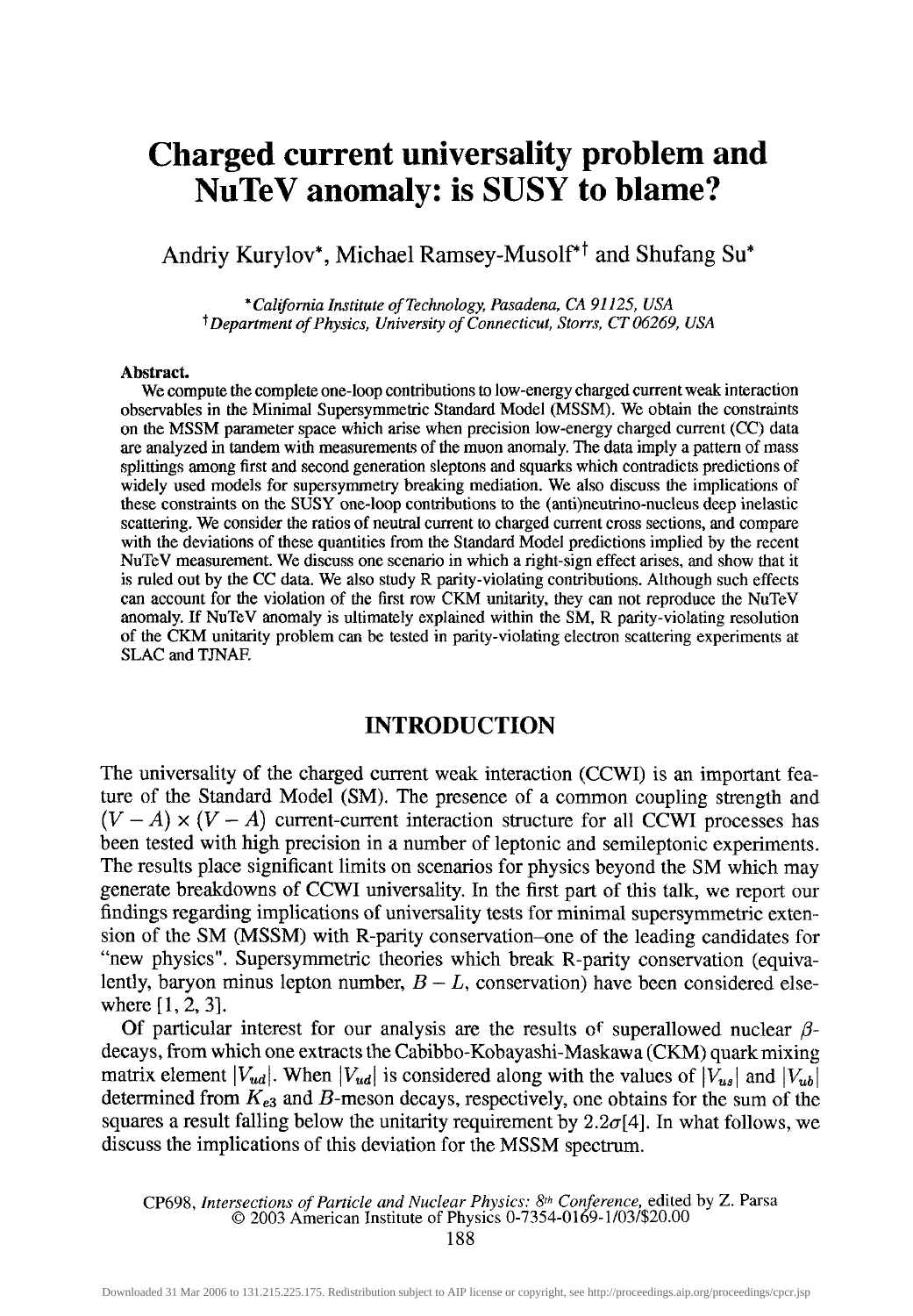In the second part of the talk, we discuss the recent result by NuTeV collaboration, which has performed a precise determination of the ratio  $R_\nu$  ( $R_\nu$ ) of neutral current (NC) and charged current (CC) deep-inelastic  $\nu_{\mu}$  ( $\bar{\nu}_{\mu}$ )-nucleus cross sections [5], which can be expressed as  $R_{\nu(\bar{\nu})} = (g_L^{\text{eff}})^2 + r^{(-1)}(g_R^{\text{eff}})^2$ , where  $r = \sigma_{\bar{\nu}N}^{CC}/\sigma_{\nu N}^{CC}$  and  $(g_{L,R}^{\text{eff}})^2$  are effective hadronic couplings (defined below). Comparing the SM predictions [6, 7] for  $(g_{LR}^{\text{eff}})^2$  with the values obtained by the NuTeV Collaboration yields deviations<sup>1</sup>  $\delta R_{\nu(\bar{\nu})} = R^{\text{exp}}_{\nu(\bar{\nu})} - R^{\text{SM}}_{\nu(\bar{\nu})}$ :  $\delta R_{\nu} = -0.0033 \pm 0.0007$ ,  $\delta R_{\bar{\nu}} = -0.0019 \pm 0.0016$ .

Within the SM, these results may be interpreted as a test of the scale-dependence of the  $\sin^2 \theta_w$  since the  $(g_{L,R}^{\text{eff}})^2$  depend on the weak mixing angle. While the SM prediction for  $\sin^2 \theta_w$  at  $\mu = M_z$  has been confirmed with high precision at LEP and SLC, the predicted running of this parameter to lower scales has yet to be studied systematically. The results from the NuTeV measurement imply a  $+3\sigma$  deviation at  $\mu \sim 10$  GeV. This interpretation of the NuTeV results has been the subject of some debate. Unaccounted for QCD effects, such as charge symmetry-breaking in parton distributions or nuclear shadowing[8], have been proposed as possible remedies for the anomaly. Alternatively, one may consider physics beyond the SM, as reviewed in Ref. [9]. In what follows, we focus on one new physics scenario, namely, supersymmetry (SUSY). Here, we carry out a model-independent treatment, avoiding the choice of a specific mechanism for SUSYbreaking mediation. We find that it is difficult  $-$  if not impossible  $-$  to choose MSSM parameters so as to improve agreement with the NuTeV result.

# **MSSM IN A NUTSHELL**

Low energy SUSY is an attractive scenario from a number of standpoints. By introducing a superpartner for every SM particle, it provides a solution to the hierarchy problem associated with Higgs mass renormalization; it produces coupling unification at the GUT scale; and it is a prediction of superstring theory. It remains to be seen, however, which version of SUSY correctly describes electroweak phenomena. In particular, details of the superpartner spectrum *(e.g.,* masses and mixing angles) are largely unknown. Limits on branching ratios obtained from collider data provide, in general, only weak lower bounds.

If R-parity (and, thus,  $B - L$ ) is conserved, the SUSY corrections to low energy observables arise only via tiny loop effects. In order to become sensitive to such contributions, one generally requires a precision of  $\sim (\alpha/\pi) \times (M/\tilde{M})^2$ , where M is the relevant mass of a SM particle and  $\overline{M}$  is a superpartner mass. For CCWI observables and NuTeV, one has  $M \sim M_W$ , so that only a few  $\times 10^{-3}$  precision is needed to achieve sensitivity. If R-parity is not conserved, new tree-level SUSY effects appear for virtually all observables. A comprehensive review of supersymmetry can be found in Ref. [10],

<sup>&</sup>lt;sup>1</sup> We use the quoted experimental errors on  $R_\nu$  and  $R_{\bar{\nu}}$ , rather than adding the errors on  $(g_{L,R}^{\text{eff}})^2$  in quadrature, since the latter are correlated and derived from the experimental cross section ratios.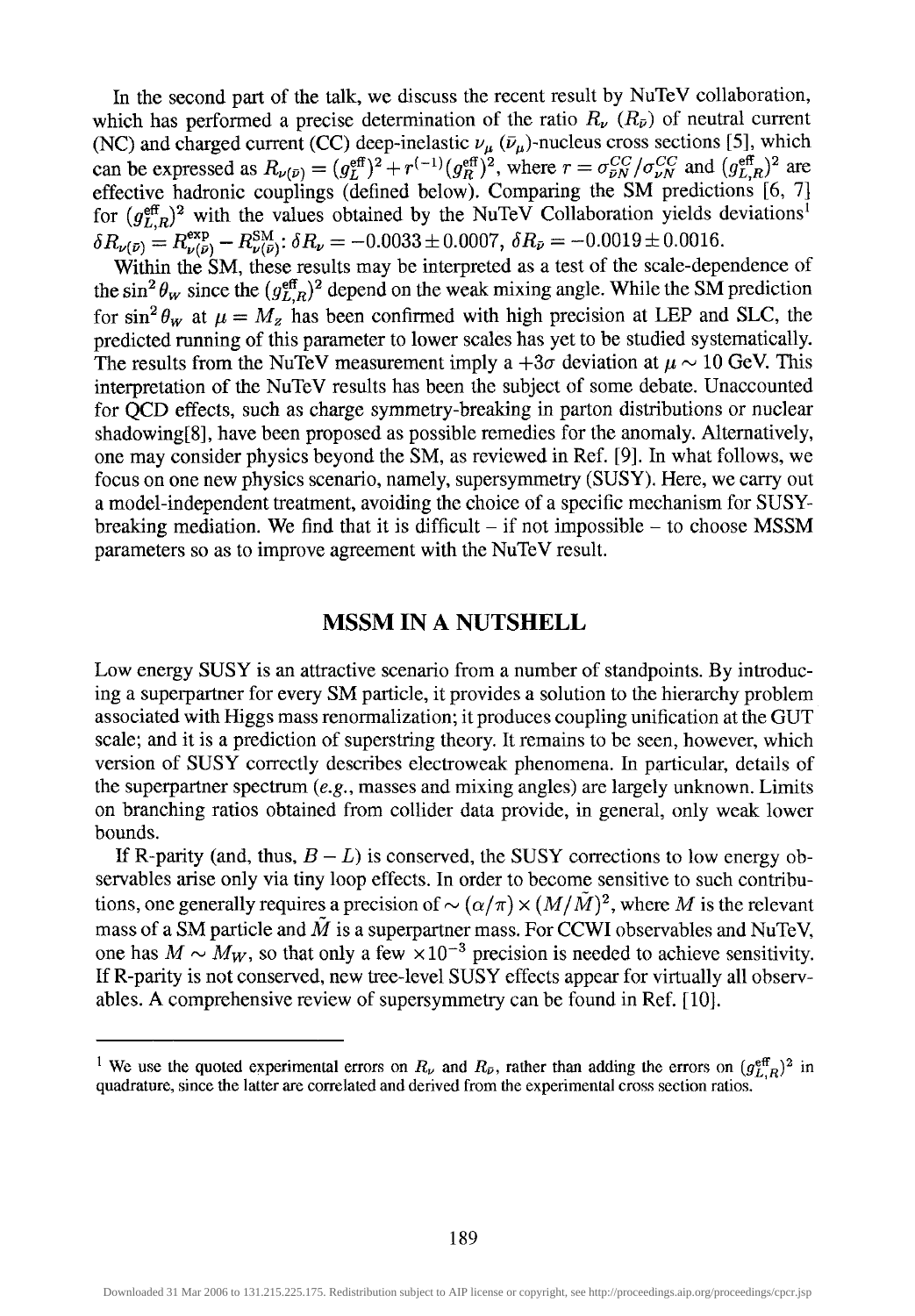# **CHARGED CURRENT UNIVBERSALITY**

Any CCWI amplitude is properly normalized to  $G_{\mu} = \sqrt{2} g^2 / (8M_W^2) [1 + \Delta r_{\mu}]$ , the Fermi constant measured in  $\mu$ -decay, which is one of the three most precise inputs for the gauge sector of the MSSM. Here,  $g$  is the universal weak coupling,  $M_W$  is the  $W$ -boson mass, and  $\Delta r_\mu$  includes the effects of weak, radiative corrections in the MSSM as well as other possible new physics contributions to  $\mu$ -decay. The Fermi constant relevant for light quark  $\beta$ -decay is  $G_F^{\beta} = G_{\mu} V_{ud} (1 - \Delta r_{\mu} + \Delta r_{\beta})$ , where  $\Delta r_{\beta}$  is the analogue of  $\Delta r_\mu$ . The difference  $\Delta r_\beta - \Delta r_\mu$  is sensitive only to non-universal effects, such as vertex corrections, box diagrams, and external leg corrections. Because it compares these corrections as they appear in leptonic and semileptonic decay amplitudes,  $G_F^{\beta}$ is essentially a measure of slepton-squark universality in the MSSM. Moreover, since both  $\Delta r_\beta$  and  $\Delta r_\mu$  pertain to processes with  $e^+\nu_e$  ( $e^-\bar{\nu}_e$ ) in the final state, the difference  $\Delta r_{\beta} - \Delta r_{\mu}$  is considerably more sensitive to effects produced by second generation sleptons than to those produced by the first generation.

Requiring that the non-universal SUSY corrections produce no additional deviation from CKM unitarity (on top of existing  $2.2\sigma$ ) together with constraints from muon anomalous magnetic moment [11] implies that  $\Delta r_\beta^{\text{SUSY}} - \Delta r_\mu^{\text{SUSY}} < 0$  at 95% confidence level. We found that this constraint leads to a non-trival relationship between the masses of the superpartners of the muon  $\tilde{\mu}_L$  and the first generation squarks  $\tilde{q}_L$ . In particular, one always has  $M_{\tilde{\mu}_L} > M_{\tilde{q}_L}$ . This phenomenological solution is particularly interesting from the standpoint of both gauge-mediated and mSUGRA models of SUSY-breaking mediation, which generally predict  $M_{\tilde{q}} > M_{\tilde{t}}$ . In mSUGRA, this hierarchy results from gluino contributions to the renormalization group running of the masses down from the GUT scale. Inverting this hierarchy would presumably require modifying the universality assumptions made for the parameters of  $\mathcal{L}_{\text{soft}}$  at the GUT scale.

#### NUTEV ANOMALY

We represent the charged and neutral current neutrino-quark interactions by an effective four fermion Lagrangian:

$$
\mathcal{L}_{\nu q}^{NC} = -\frac{G_{\mu} \rho_{\nu N}^{NC}}{\sqrt{2}} \bar{\nu}_{\mu} \gamma^{\lambda} (1 - \gamma_5) \nu_{\mu} \sum_{q} \bar{q} \gamma_{\lambda} [2 \epsilon_L^q (1 - \gamma_5)/2 + 2 \epsilon_R^q (1 + \gamma_5)/2] q \quad (1)
$$

$$
\mathcal{L}_{\nu q}^{CC} = -\frac{G_{\mu} \rho_{\nu N}^{CC}}{\sqrt{2}} \bar{\mu} \gamma^{\lambda} (1 - \gamma_5) \nu_{\mu} \bar{u} \gamma_{\lambda} (1 - \gamma_5) d + \text{h.c.} , \qquad (2)
$$

where

$$
\epsilon_L^q = I_L^3 - Q_q \kappa_\nu \sin^2 \theta_W + \lambda_L^q, \ \epsilon_R^q = -Q_q \kappa_\nu \sin^2 \theta_W + \lambda_R^q. \tag{3}
$$

The parameters  $\rho_{vN}^{NC} = \rho_{vN}^{CC} = \kappa_{v} = 1$  and  $\lambda_{L,R}^{q} = 0$  at tree-level in the SM. These quantities differ from their tree-level values when  $\mathcal{O}(\alpha)$  corrections in the SM or MSSM are included or when other new physics contributions arise. The NC to CC cross section